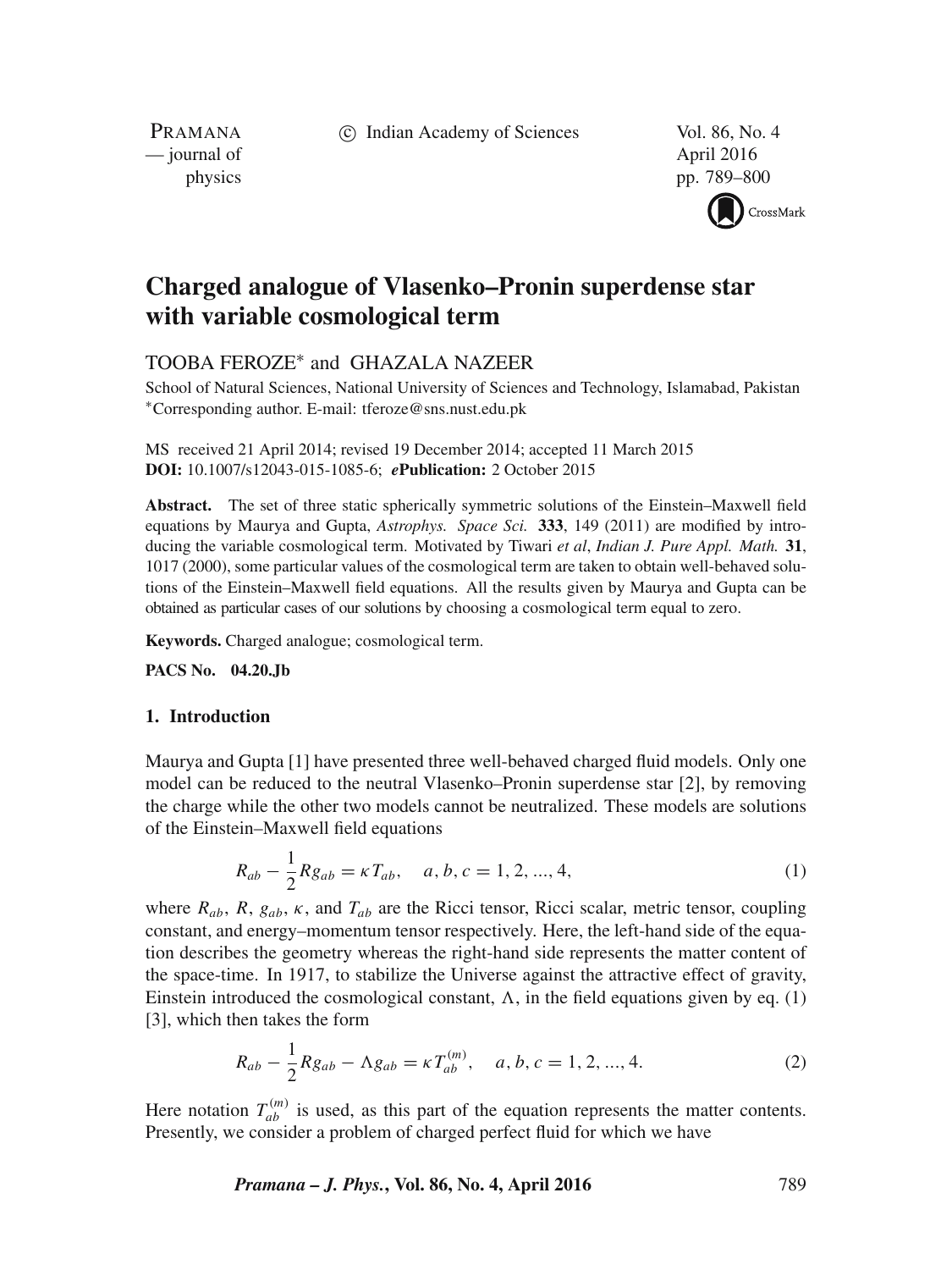*Tooba Feroze and Ghazala Nazeer*

$$
T_{ab}^{(m)} = (c^2 \rho + p)u_a u_b + p g_{ab} + \frac{1}{4\pi} \left[ F_{ac} F_b^c - \frac{1}{4} F_{cd} F^{cd} g_{ab} \right],
$$
 (3)

with  $u^a$  as the velocity four-vector,  $\rho$  as the density, p as the pressure, and  $F^{ab}$  as the electromagnetic field tensor. The components are

$$
T_b^{a(m)} = \text{diag}\left(c^2\kappa\rho + \frac{q^2}{r^4}, -\kappa p + \frac{q^2}{r^4}, -\kappa p - \frac{q^2}{r^4}, -\kappa p - \frac{q^2}{r^4}\right). \tag{4}
$$

In modern cosmology, the term  $\Lambda$  represents the dark energy. It is also equivalent to vacuum energy because it is the energy density of vacuum. Therefore, in the field equations, the variable cosmological term is referred to as the vacuum content of the energy–momentum tensor, i.e.  $T_{ab}^{(v)} = (1/\kappa) \Lambda(r) g_{ab}$ . Hence the energy–momentum tensor is a composition of its matter and the vacuum contents, i.e.  $T_{ab} = T_{ab}^{(m)} + T_{ab}^{(v)}$ . For our problem the energy–momentum tensor becomes

$$
T_{ab} = (c^2 \rho + p)u_a u_b + p g_{ab} + \frac{1}{4\pi} \left[ F_{ac} F_b^c - \frac{1}{4} F_{cd} F^{cd} g_{ab} \right] + T_{ab}^{(v)}.
$$
 (5)

This approach not only resolves some problems arising in cosmology (e.g. see [4,5]) but also satisfies the Bianchi identity. The conservation of energy–momentum tensor still holds by considering conservation of  $T_{ab}$  as a whole, instead of taking conservation of  $T_{ab}^{(m)}$  and  $T_{ab}^{(v)}$  separately. The equation of continuity with  $\Lambda$  is given as follows:

$$
\frac{d}{dr}\left(p - \frac{\Lambda}{8\pi}\right) + \frac{1}{2}(c^2\rho + p)\nu' = \frac{1}{8\pi r^4}\frac{d}{dr}r^4E^2.
$$
\n(6)

For Robertson–Walker metric, Chen and Wu [6] and Abdel-Rahman [7] replaced  $\Lambda$  by the square of the scale factor. Berman [5,8,9] found that the relation  $\Lambda \propto t^{-2}$  is true for some static models. Beesham [10] also suggested that  $\Lambda$  cannot be a constant but a variable of coordinates. Later on, using the idea of variable cosmological term, a number of cosmological models have been discussed, e.g. [11–14]. Tiwari and co-workers in their papers [15–23] strongly argued the importance of variable cosmological term in the field of astrophysics and cosmology.

#### **2. Basic field equations**

The charged spheres are described by considering the most general spherically symmetric static metric

$$
ds^{2} = e^{\nu(r)}dt^{2} - e^{\lambda(r)}dr^{2} - r^{2}d\theta^{2} - r^{2}\sin^{2}\theta d\phi^{2}.
$$
 (7)

For this metric, the field equations become

$$
\frac{\lambda'}{r}e^{-\lambda} + \frac{(1 - e^{-\lambda})}{r^2} = \kappa c^2 \rho + E^2 + \Lambda(r),\tag{8}
$$

$$
\frac{v'}{r}e^{-\lambda} - \frac{(1 - e^{-\lambda})}{r^2} = \kappa p - E^2 - \Lambda(r),\tag{9}
$$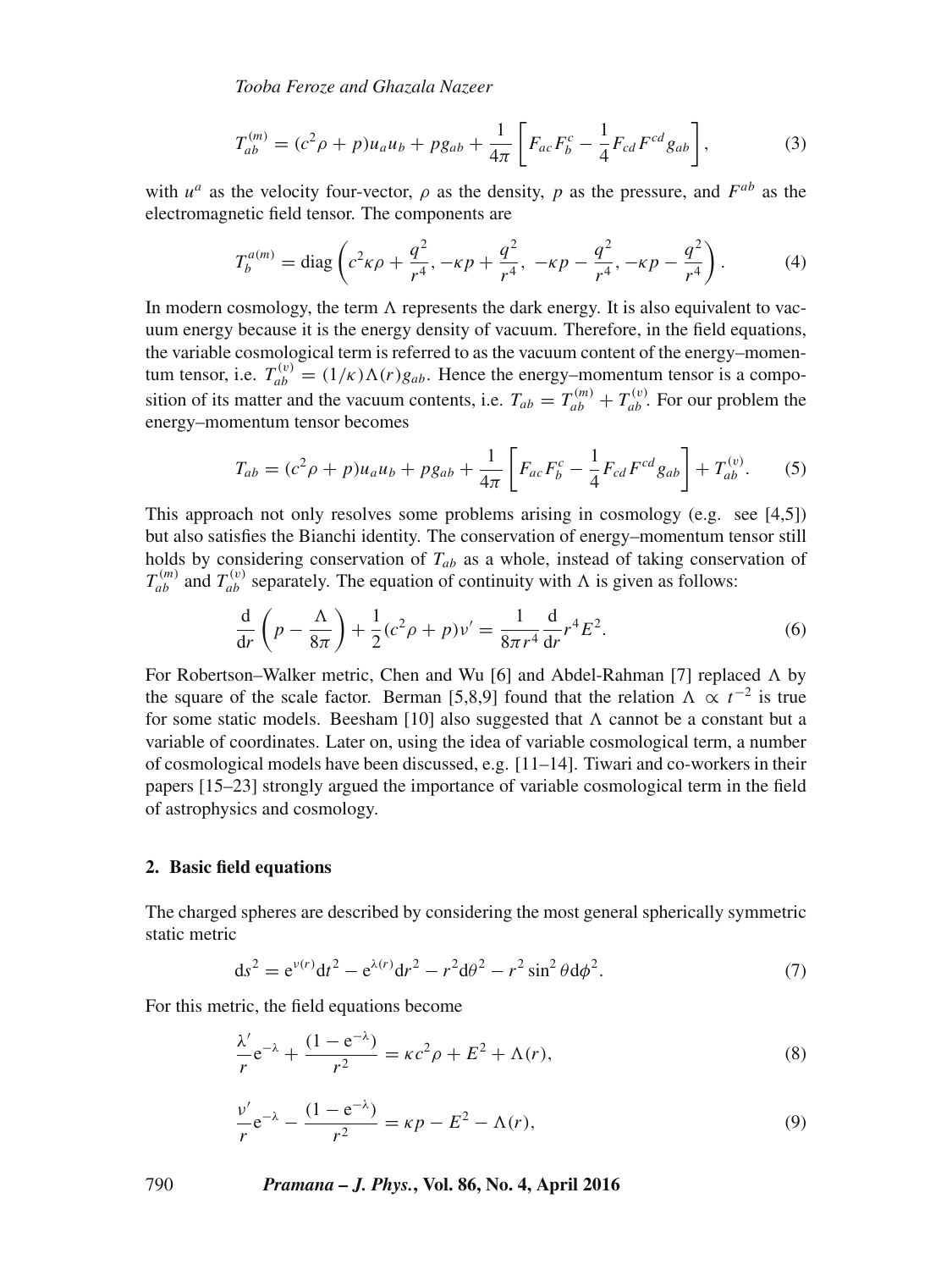*Charged analogue of Vlasenko–Pronin superdense star*

$$
\left[\frac{v''}{2} - \frac{v'\lambda'}{4} + \frac{v'^2}{4} + \frac{v' - \lambda'}{2r}\right] e^{-\lambda} = \kappa p + E^2 - \Lambda(r),\tag{10}
$$

$$
(r^2E)' = r^2 \sigma e^{\lambda}.
$$
 (11)

Here prime denotes differentiation with respect to r and  $E(r)$  represents the electric field intensity within the sphere of radius r and  $\sigma$  is the charged density.

To find solutions of eqs  $(8)$ – $(10)$ , we consider the substitutions, suggested by Durgapal and Bannerji [24],  $x = C_1 r^2$ ,  $y^2 = e^y$ , and  $z = e^{-\lambda}$ . These substitutions transform eqs  $(8)$ – $(10)$  into simpler form

$$
\frac{1-z}{x} - 2\dot{z} = \frac{E^2}{C_1} + \frac{\kappa c^2 \rho}{C_1} + \Lambda,\tag{12}
$$

$$
4z\frac{\dot{y}}{y} - \frac{1-z}{x} = \frac{\kappa p}{C_1} - \frac{E^2}{C_1} - \Lambda,\tag{13}
$$

$$
4xz\frac{\ddot{y}}{y} + (4z + 2xz)\frac{\dot{y}}{y} + \dot{z} = \frac{\kappa p}{C_1} + \frac{E^2}{C_1} - \Lambda,
$$
\n(14)

$$
\sigma^2 = \frac{4cz}{x} \left( x \dot{E} + E \right)^2,\tag{15}
$$

where the dot denotes differentiation with respect to the variable  $x$ . The system of differential eqs  $(12)$ – $(15)$  is underdetermined. Eliminate one of the unknowns p from the system by substituting the value of  $p$  from eq. (13) into eq. (14) to get

$$
4x^{2}z\ddot{y} + 2x^{2}\dot{y}\dot{z} + \left(1 - z + x\dot{y} - 2x\frac{E^{2}}{C_{1}}\right)y = 0.
$$
 (16)

The number of unknowns are more than the number of equations. So, as in [1] the following physically reasonable ansatz for the gravitational potential  $\zeta$  and the electric field intensity E are considered

$$
z = (1 - x)^2, \quad \frac{E^2}{C_1} = \frac{\alpha x}{2}, \tag{17}
$$

for some positive parameter  $\alpha$ . In the interior of the star,  $z = e^{-\lambda} = (1 - x)^2$  is regular and well-behaved at the origin. The electric field intensity is continuous, bounded and increasing function from the origin to the boundary of the sphere. These values of *z* and *E* transform eq. (16) into

$$
4(1-x)^2\ddot{y} - 4(1-x)\dot{y} + (1-\alpha)y = 0.
$$
 (18)

Here, like  $[1]$ ,  $\alpha = 1$ ,  $\alpha > 1$  and  $0 < \alpha < 1$  generate new classes of solutions of eqs (7)–(9).

#### **3. New models**

*Case* 1*.*  $0 \leq \alpha < 1$ 

Equation (18) can be transformed to a standard Cauchy–Euler equation by the substitution  $\tilde{x} = (1 - x)$ 

$$
4\tilde{x}^2 \frac{d^2 y}{d\tilde{x}^2} + 4\tilde{x} \frac{dy}{d\tilde{x}} + (1 - \alpha)y = 0,
$$
\n(19)

*Pramana – J. Phys.***, Vol. 86, No. 4, April 2016** 791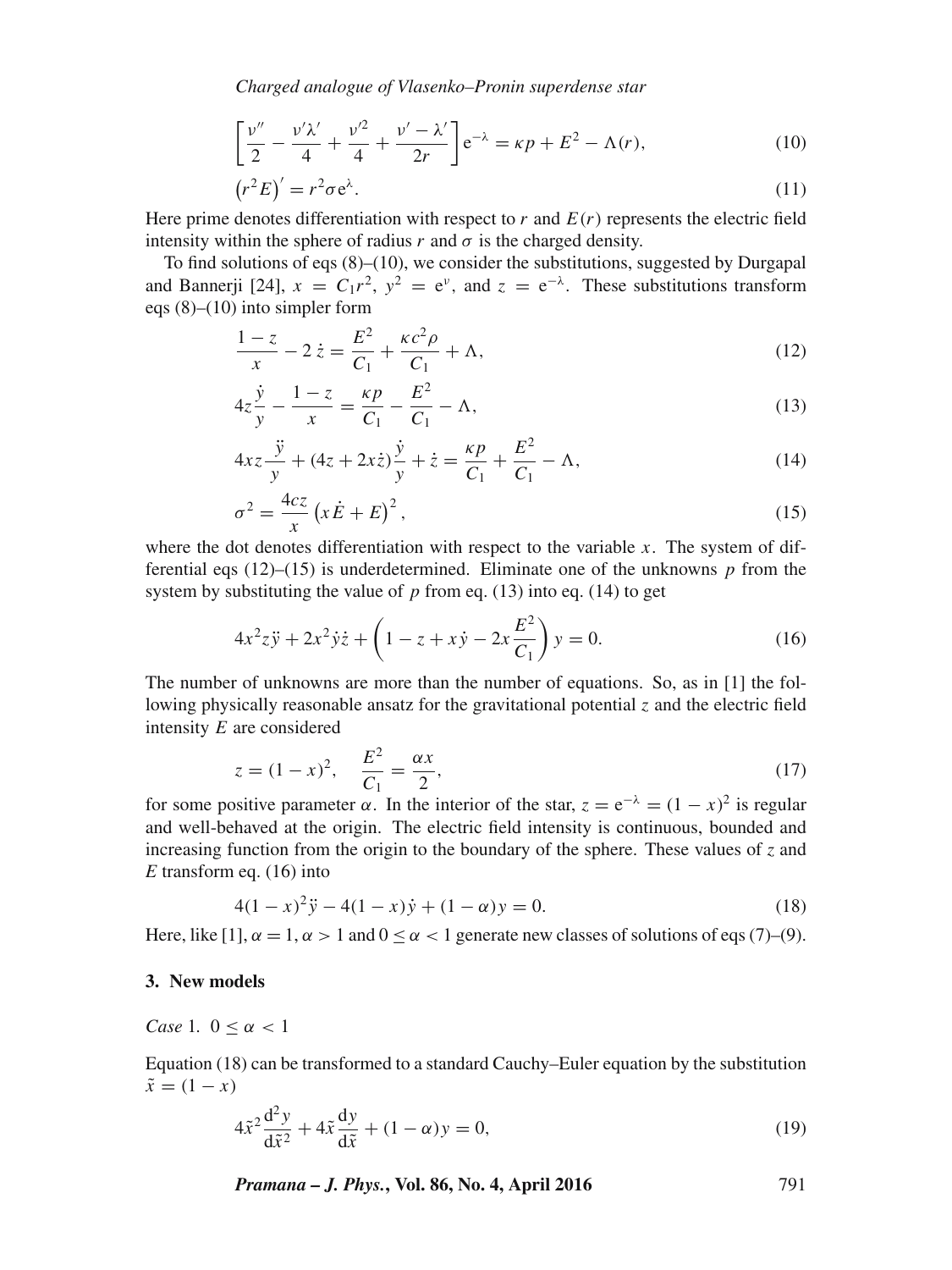which leads to the solution

$$
y = c_1 \cos[\sqrt{(1-\alpha)} \log \sqrt{(1-x)}] + c_2 \sin[\sqrt{(1-\alpha)} \log \sqrt{(1-x)}],
$$
 (20)

for some arbitrary constants of integration  $c_1$  and  $c_2$ . Some physical consideration can fix these constants. Equations (12) and (13) give expressions of density and pressure where an arbitrary function  $\Lambda(x)$  is involved. Some values may be assigned to  $\Lambda$ . Here, we consider  $\Lambda = \Lambda_0 + 8\pi p$  and  $\Lambda = \Lambda_0 - 8\pi p$  as suggested by Tiwari *et al* [25]. Then eqs (12) and (13) yield

$$
\frac{\kappa p}{C_1} = \frac{\kappa}{\kappa \mp 8\pi} \left[ \frac{2(1-x)\sqrt{1-\alpha}[c_1\sin\beta - c_2\cos\beta]}{[c_1\cos\beta + c_2\sin\beta]} + (x-2) + \frac{\alpha x}{2} + \frac{\Lambda_0}{C_1} \right],\tag{21}
$$

$$
\frac{\kappa c^2 \rho}{C_1} = 6 - 5x - \frac{\alpha x}{2} - \frac{\Lambda_0}{C_1} - \frac{8\pi}{\kappa \mp 8\pi} \left[ \frac{2(1 - x)\sqrt{1 - \alpha} [c_1 \sin \beta - c_2 \cos \beta]}{[c_1 \cos \beta + c_2 \sin \beta]} + (x - 2) + \frac{\alpha}{2} + \frac{\Lambda_0}{C_1} \right],
$$
\n(22)

where  $\lfloor \sqrt{(1-\alpha)} \log \sqrt{(1-x)} \rfloor = \beta$ . The expressions for the pressure gradient and density gradient are furnished as

$$
\frac{\kappa c^2}{C_1} \frac{d\rho}{dx} = -\frac{\alpha}{2} - 5 - \frac{8\pi}{\kappa + 8\pi} \left[ \frac{3\alpha}{2} - \frac{2\sqrt{1 - \alpha} [c_1 \sin \beta - c_2 \cos \beta]}{[c_1 \cos \beta + c_2 \sin \beta]} - \frac{(1 - \alpha) [c_1 \sin \beta - c_2 \cos \beta]^2}{[c_1 \cos \beta + c_2 \sin \beta]^2} \right],
$$
(23)

$$
\frac{\kappa}{C_1} \frac{dp}{dx} = \frac{\kappa}{\kappa \mp 8\pi} \left[ \frac{3\alpha}{2} - \frac{2\sqrt{1 - \alpha} [c_1 \sin \beta - c_2 \cos \beta]}{[c_1 \cos \beta + c_2 \sin \beta]} - \frac{(1 - \alpha) [c_1 \sin \beta - c_2 \cos \beta]^2}{[c_1 \cos \beta + c_2 \sin \beta]^2} \right].
$$
\n(24)

*Case* 2*.*  $\alpha = 1$ 

For  $\alpha = 1$ , eq. (18) yields

$$
y = c_3 \log(1 - x) + c_4,\tag{25}
$$

where  $c_3$  and  $c_4$  are constants of integration. Expressions for density, pressure, pressure gradient, and density gradient are

$$
\frac{\kappa p}{C_1} = \frac{\kappa}{\kappa \mp 8\pi} \left[ -\frac{4c_3(1-x)}{c_3 \log(1-x) + c_4} - 2 + \frac{3x}{2} + \frac{\Lambda_0}{C_1} \right],\tag{26}
$$

$$
\frac{\kappa c^2 \rho}{C_1} = 6 - \frac{11x}{2} - \frac{\Lambda_0}{C_1} - \frac{8\pi}{\kappa \mp 8\pi} \left[ -\frac{4c_3(1-x)}{c_3 \log(1-x) + c_4} - 2 + \frac{3x}{2} + \frac{\Lambda_0}{C_1} \right],\tag{27}
$$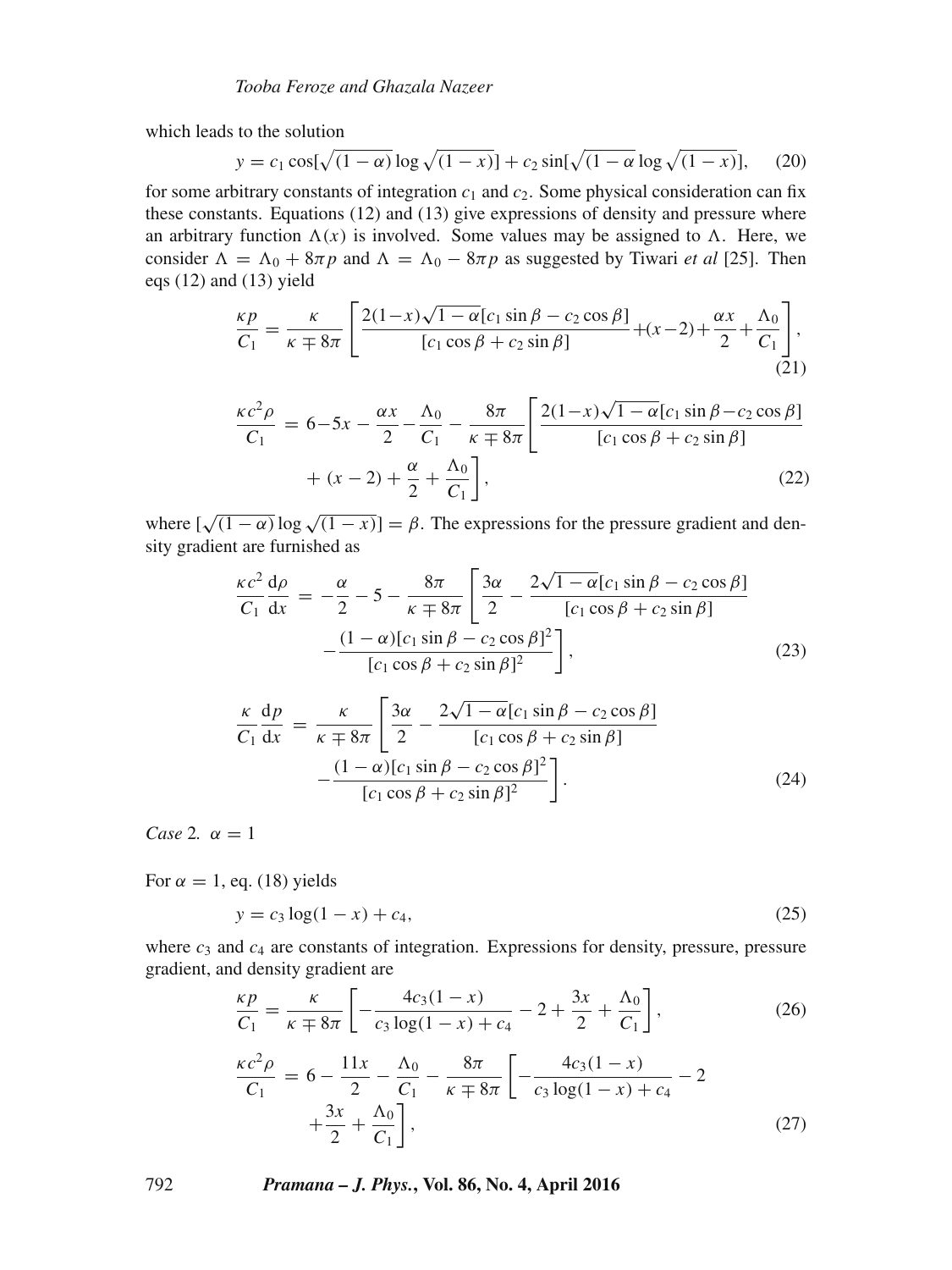*Charged analogue of Vlasenko–Pronin superdense star*

$$
\frac{\kappa c^2}{C_1} \frac{d\rho}{dx} = -\frac{11}{2} - \frac{8\pi}{\kappa \mp 8\pi} \left[ \frac{4c_3}{c_3(1-x) + c_4} - \frac{4c_3^2}{(c_3 \log(1-x) + c_4)^2} + \frac{3}{2} \right],
$$
\n(28)

$$
\frac{\kappa}{C_1} \frac{dp}{dx} = \frac{4c_3}{c_3(1-x) + c_4} - \frac{4c_3^2}{(c_3 \log(1-x) + c_4)^2} + \frac{3}{2}.
$$
 (29)

*Case* 3*.*  $\alpha > 1$ 

Equation (18) gives

$$
y = c_5 \cosh \beta + c_6 \sinh \beta, \tag{30}
$$

where  $c_5$  and  $c_6$  are constants and  $\beta = [\sqrt{(\alpha - 1)} \log \sqrt{1 - x}]$ . Density, pressure, pressure gradient, and density gradient for this model are

$$
\frac{\kappa p}{C_1} = \frac{\kappa}{\kappa + 8\pi} \left[ -\frac{2(1 - x)\sqrt{\alpha - 1}[c_5 \sinh \beta + c_6 \cosh \beta]}{[c_5 \cosh \beta + c_6 \sinh \beta]} + (x - 2) + \frac{\alpha x}{2} + \frac{\Lambda_0}{C_1} \right],
$$
\n(31)

$$
\frac{\kappa c^2 \rho}{C_1} = 6 - 5x - \frac{\alpha x}{2} - \frac{\Lambda_0}{C_1} - \frac{8\pi}{\kappa \mp 8\pi} \times \left[ -\frac{2(1-x)\sqrt{\alpha - 1}[c_5 \sinh \beta + c_6 \cosh \beta]}{[c_5 \cosh \beta + c_6 \sinh \beta]} + (x-2) + \frac{\alpha x}{2} + \frac{\Lambda_0}{C_1} \right],
$$
\n(32)

$$
\frac{\kappa c^2}{C_1 \, dx} = -\frac{\alpha}{2} - 5 - \frac{8\pi}{\kappa + 8\pi} \left[ \frac{3\alpha}{2} + \frac{2\sqrt{\alpha - 1} [c_5 \sinh \beta + c_6 \cosh \beta]}{[c_5 \cosh \beta + c_6 \sinh \beta]} - \frac{(\alpha - 1) [c_5 \sinh \beta + c_6 \cosh \beta]^2}{[c_5 \cosh \beta + c_6 \sinh \beta]^2} \right],
$$
\n(33)

$$
\frac{\kappa}{C_1} \frac{dp}{dx} = \frac{\kappa}{\kappa \mp 8\pi} \left[ \frac{3\alpha}{2} + \frac{2\sqrt{\alpha - 1} [c_1 \sinh \beta + c_2 \cosh \beta]}{[c_5 \cosh \beta + c_6 \sin \beta]} + \frac{(\alpha - 1) [c_5 \sinh \beta + c_6 \cosh \beta]^2}{[c_5 \cosh \beta + c_6 \sinh \beta]^2} \right].
$$
\n(34)

*Pramana – J. Phys.***, Vol. 86, No. 4, April 2016** 793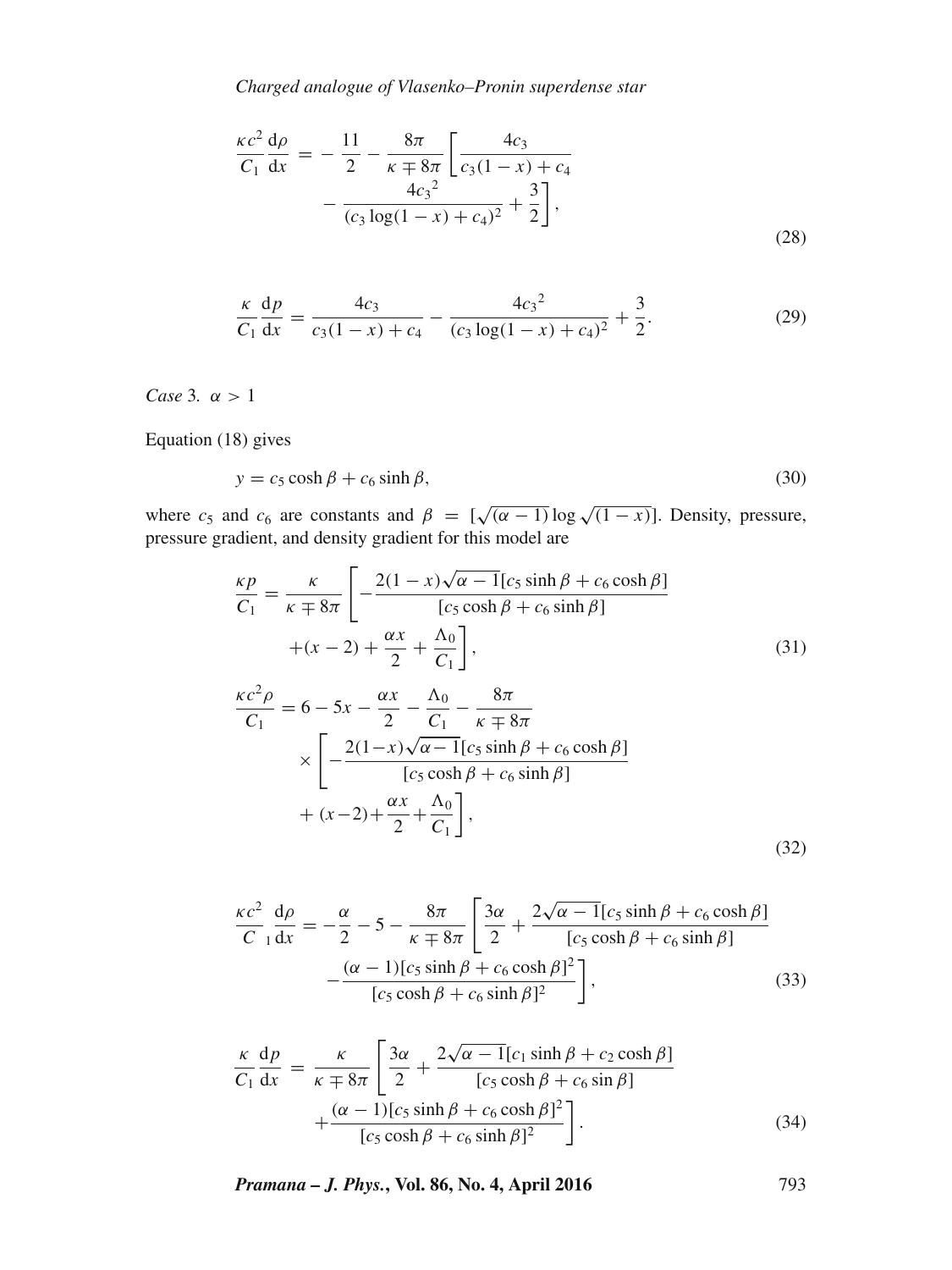# **4. Properties of solutions**

The models given in the previous must satisfy some conditions to be physically acceptable and to fix the arbitrary constants.

- (1) Pressure p should be zero at boundary, i.e.  $p = 0$  at  $r = a$ .
- (2) Density  $\rho$  and pressure p must have non-zero finite values at  $r = 0$ .
- (3)  $\rho$  and  $p$  should be monotonically decreasing from the centre towards the boundary, i.e.  $(d\rho/dr) < 0$  and  $(dp/dr) < 0$ .
- (4) At the centre, the pressure–density ratio should be positive and less than 1, i.e.

$$
0 < \frac{(p)_{r=0}}{(\rho)_{r=0}} < 1.
$$

(5) The pressure–density ratio ( $p/c^2\rho$ ) must decrease monotonically with the increase of radius

$$
\left(\frac{\mathrm{d}}{\mathrm{d}x}\frac{p}{c^2\rho}\right)_{x=0} < 0.\tag{35}
$$

(6) Velocity of sound should be less than that of light throughout the model and should be decreasing towards the surface, i.e.

$$
\left(\frac{\mathrm{d}}{\mathrm{d}x}\left(\frac{\mathrm{d}p}{\mathrm{d}\rho}\right)\right)_{x=0} < 0. \tag{36}
$$

(7) The central red shift  $Z_0$  and the surface red shift  $Z_a$  must be positive, finite, and bounded i.e.

$$
Z_0 = [ (e^{\nu/2} - 1) ]_{r=0} > 0 \quad \text{and} \quad Z_a = [ (e^{\lambda(a)/2} - 1) ] > 0. \tag{37}
$$

- (8) The solution should be free from physical and geometric singularities.
- (9) At  $r = a$  our models must meet the Reissner–Nordstrom exterior solution

$$
ds^{2} = (1 - 2M/r + e^{2}/r^{2})dt^{2} - (1 - 2M/r + e^{2}/r^{2})^{-1}dr^{2}
$$
  
- r<sup>2</sup>(d $\theta$ <sup>2</sup> + sin<sup>2</sup>  $\theta$ d $\phi$ <sup>2</sup>). (38)

This requires the continuity of the total charge  $q = r^2 E$ ,  $e^{\lambda}$ , and  $e^{\nu}$  across the boundary. Therefore,

$$
e^{-\lambda(a)} = 1 - 2M/a + e^2/a^2,
$$
\n(39)

$$
e^{-\nu(a)} = y_{(r=a)}^2 = 1 - 2M/a + e^2/a^2,
$$
\n(40)

$$
q(a) = e.\t\t(41)
$$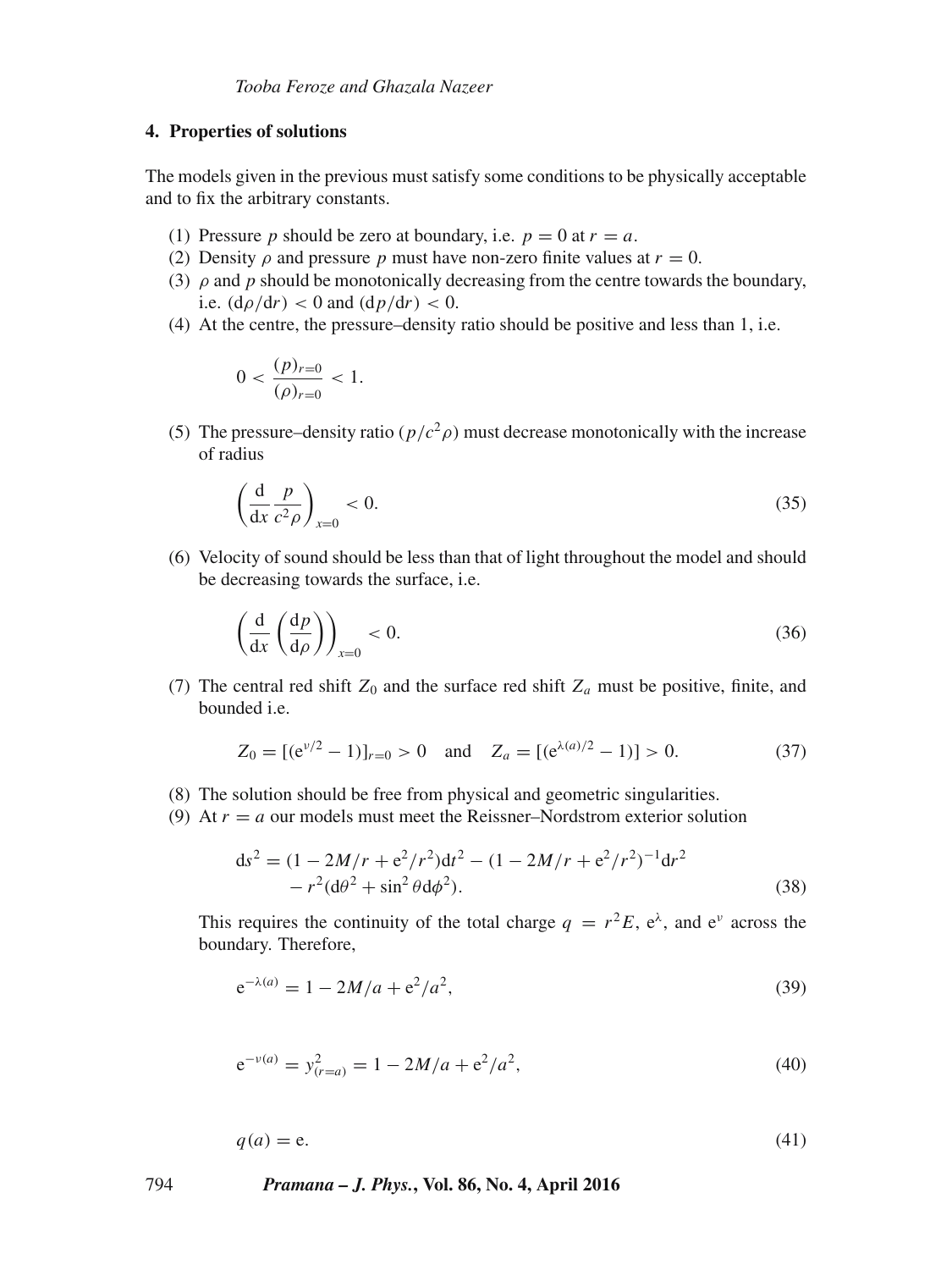*Case* 1*.*  $0 < \alpha < 1$ 

For  $0 \leq \alpha \leq 1$ , at  $r = 0$ , we have

$$
\left[\frac{\kappa c^2 \rho}{C_1}\right]_{r=0} = 6 - \frac{\Lambda_0}{C_1} - \frac{8\pi}{\kappa - 8\pi} \left[\frac{-2\sqrt{1 - \alpha c_2}}{c_1} - 2 + \frac{\Lambda_0}{C_1}\right] > 0, \qquad (42)
$$

$$
\left[\frac{\kappa p}{C_1}\right]_{r=0} = \frac{\kappa}{\kappa - 8\pi} \left[\frac{-2\sqrt{1 - \alpha}c_2}{c_1} - 2 + \frac{\Lambda_0}{C_1}\right] > 0.
$$
 (43)

Also,

$$
\frac{p_{r=0}}{c^2 \rho_{r=0}} < 1. \tag{44}
$$

Equations (42)–(44) give limits for  $c_2/c_1$ , which appear to be

$$
\frac{0.2\Lambda_0}{C_1\sqrt{1-\alpha}} - \frac{4.0}{\sqrt{1-\alpha}} < \frac{c_2}{c_1} < \frac{0.9\Lambda_0}{C_1\sqrt{1-\alpha}} - \frac{6.7}{\sqrt{1-\alpha}}, \quad \text{for } \Lambda = \Lambda_0 + 8\pi p,\tag{45}
$$

where  $C_1 > 0$ . On the boundary on setting  $x_r = C_1 a^2 = \tilde{x}$  where a is the radius of sphere we get the value  $c_2/c_1$ .

$$
\frac{c_2}{c_1} = \frac{\sin(\sqrt{1-\alpha}\log\sqrt{1-\tilde{x}}) - F_1\cos(\sqrt{1-\alpha}\log\sqrt{1-\tilde{x}})}{\cos(\sqrt{1-\alpha}\log\sqrt{1-\tilde{x}}) + F_1\sin(\sqrt{1-\alpha}\log\sqrt{1-\tilde{x}})},\tag{46}
$$

where

$$
F_1 = \frac{(4 - (2 + \alpha)\tilde{x})}{4(1 - \alpha)\sqrt{1 - \tilde{x}}} + \frac{\Lambda_0}{2C_1(1 - \alpha)\sqrt{1 - \tilde{x}}},\tag{47}
$$

 $\rho$  and  $p$  are monotonically decreasing from the centre towards the boundary. The velocity of sound at the centre is given by

$$
\left[\frac{dp}{c^2d\rho}\right]_{r=0} = \frac{\left[\frac{\kappa}{\kappa - 8\pi} \left(\frac{3\alpha}{2} + \frac{2c_2\sqrt{1-\alpha}}{c_1} - (1-\alpha)\frac{c_2^2}{c_1^2}\right)\right]}{\left[\frac{-\alpha}{2} - 5 - \frac{8\pi}{\kappa - 8\pi} \left(\frac{3\alpha}{2} + \frac{2c_2\sqrt{1-\alpha}}{c_1} - (1-\alpha)\frac{c_2^2}{c_1^2}\right)\right]} < 1, \quad (48)
$$

for all values of  $0 < \alpha \le 1$  and  $c_2/c_1$ . The pressure–density ratio

$$
\begin{aligned}\n\left[\frac{\mathrm{d}}{\mathrm{d}x}\left(\frac{p}{c^2\rho}\right)\right]_{x=0} \\
= 2C_1 \frac{\kappa}{\kappa - 8\pi} \left( \left[\frac{\frac{c_2}{c_1}\sqrt{1-\alpha(2-\alpha)}}{\left(6 - \frac{\Lambda_0}{C_1} - \frac{\kappa}{\kappa - 8\pi}(-2\frac{c_2}{c_1}\sqrt{1-\alpha} - 2 + \frac{\Lambda_0}{C_1})\right)^2} \right]\n\end{aligned}
$$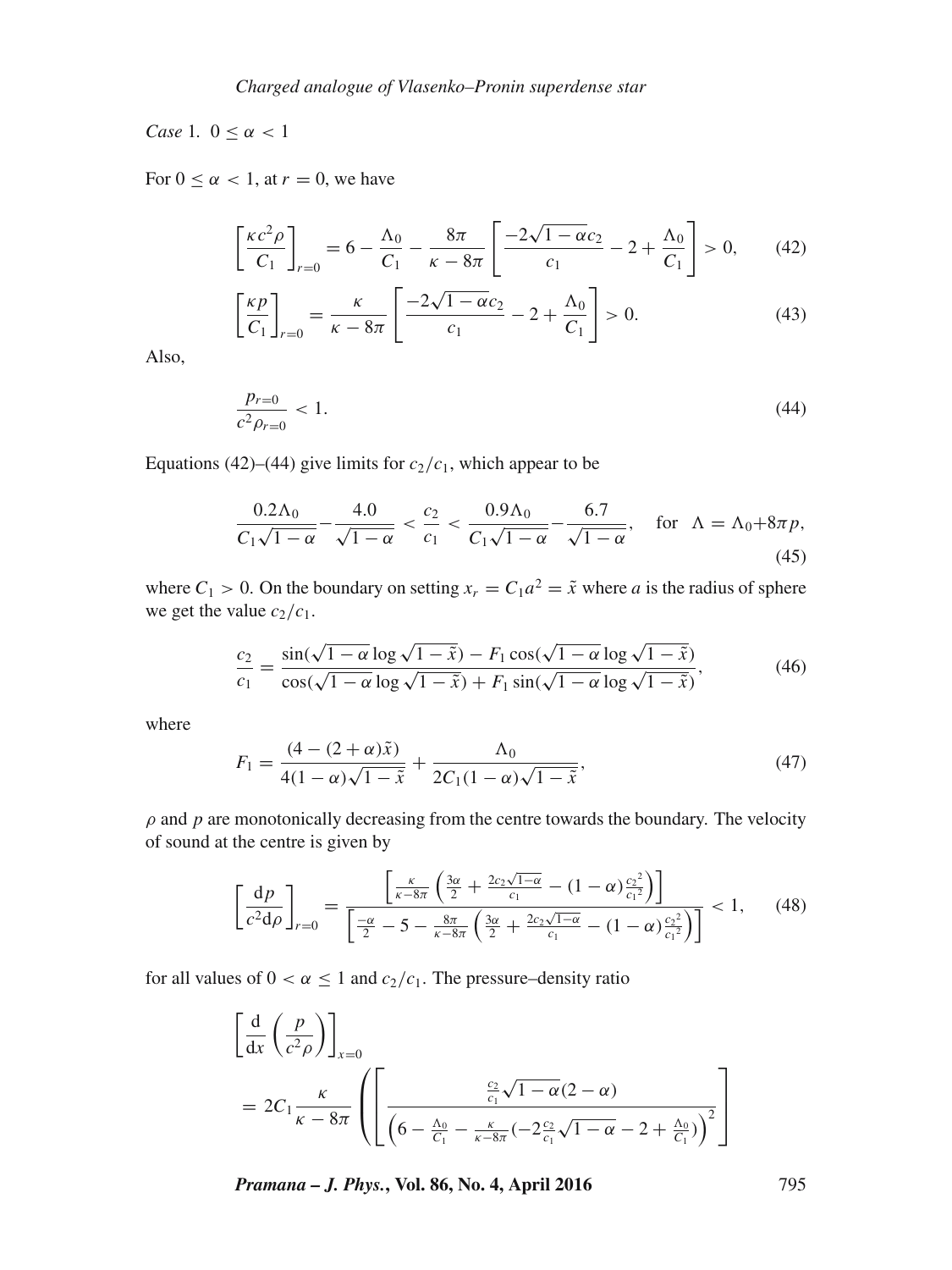*Tooba Feroze and Ghazala Nazeer*

$$
+\frac{10 - 6\frac{B^2}{c_1^2}(1-\alpha) + 8\alpha}{\left(6 - \frac{\Lambda_0}{C_1} - \frac{\kappa}{\kappa - 8\pi}(-2\frac{c_2}{c_1}\sqrt{1-\alpha} - 2 + \frac{\Lambda_0}{C_1})\right)^2} + \left[\frac{\frac{\Lambda_0}{C_1}\left(\frac{c_2^2}{c_1^2}(1-\alpha) - \frac{c_2}{c_1}\sqrt{1-\alpha}\right)}{\left(-\frac{\Lambda_0}{C_1} - \frac{\kappa}{\kappa - 8\pi}\left(-2\frac{c_2}{c_1}\sqrt{1-\alpha} - 2 + \frac{\Lambda_0}{C_1}\right)\right)^2}\right] \bigg) < 0,
$$
\n(49)

for all values of  $0 \le \alpha < 1$  and  $c_2/c_1$ . So pressure–density ratio is maximum at the centre.

The gravitational redshift is given by

$$
Z = \frac{1}{c_1 \cos \beta + c_2 \sin \beta} - 1.
$$
\n
$$
(50)
$$

At  $r = 0$  its value is

$$
(Z)_{r=0} = \frac{1 - c_1}{c_1}.
$$
\n(51)

As gravitational redshift should be positive and must be finite, at the centre the arbitrary constant  $c_1$  lies between zero and one, i.e.  $0 < c_1 < 1$ . After differentiating eq. (50) with respect to  $x$ , we get

$$
\left[\frac{d^2 Z}{dr^2}\right]_{r=0} = C_1 \frac{c_2}{c_1} \frac{\sqrt{1-\alpha}}{c_1} < 0,\tag{52}
$$

for all values of  $0 \le \alpha < 1$ . The expression on the right-hand side is negative indicating that the gravitational redshift is maximum at the centre and monotonically decreases in the outward direction.

#### *Case* 2*.*  $\alpha = 1$

For the second model,  $\rho$  is finite at  $r = 0$ .  $\rho$  and p are monotonically decreasing from the centre towards the boundary. The inequalities, i.e.  $p_{r=0} > 0$ ,  $\rho_{r=0} > 0$  and

$$
\frac{p_{r=0}}{c^2 \rho_{r=0}} < 1\tag{53}
$$

yield

$$
-\frac{0.08\Lambda_0}{4C_1} - 0.9 < \frac{c_3}{c_4} < \frac{\Lambda_0}{4C_1} - \frac{1}{2}.\tag{54}
$$

For this model, boundary conditions yield

$$
\frac{c_3}{c_4} = \frac{-C_1[4 - 3\tilde{x}] - 2\Lambda_0}{8C_1(1 - \tilde{x}) + [C_1(4 - 3\tilde{x}) - 2\Lambda_0] \log(1 - \tilde{x})}.
$$
\n(55)

Also the velocity of sound at the centre is given by

$$
\left[\frac{\mathrm{d}p}{c^2 \mathrm{d}\rho}\right]_{r=0} = \frac{\left[\left(\frac{3}{2} + \frac{4c_3}{c_4} - \frac{4c_3^2}{c_4^2}\right)\right]}{\left[\frac{-11}{2} - \frac{8\pi}{\kappa - 8\pi}\left(\frac{3}{2} + \frac{4c_3}{c_4} - \frac{4c_3^2}{c_4^2}\right)\right]} < 1,\tag{56}
$$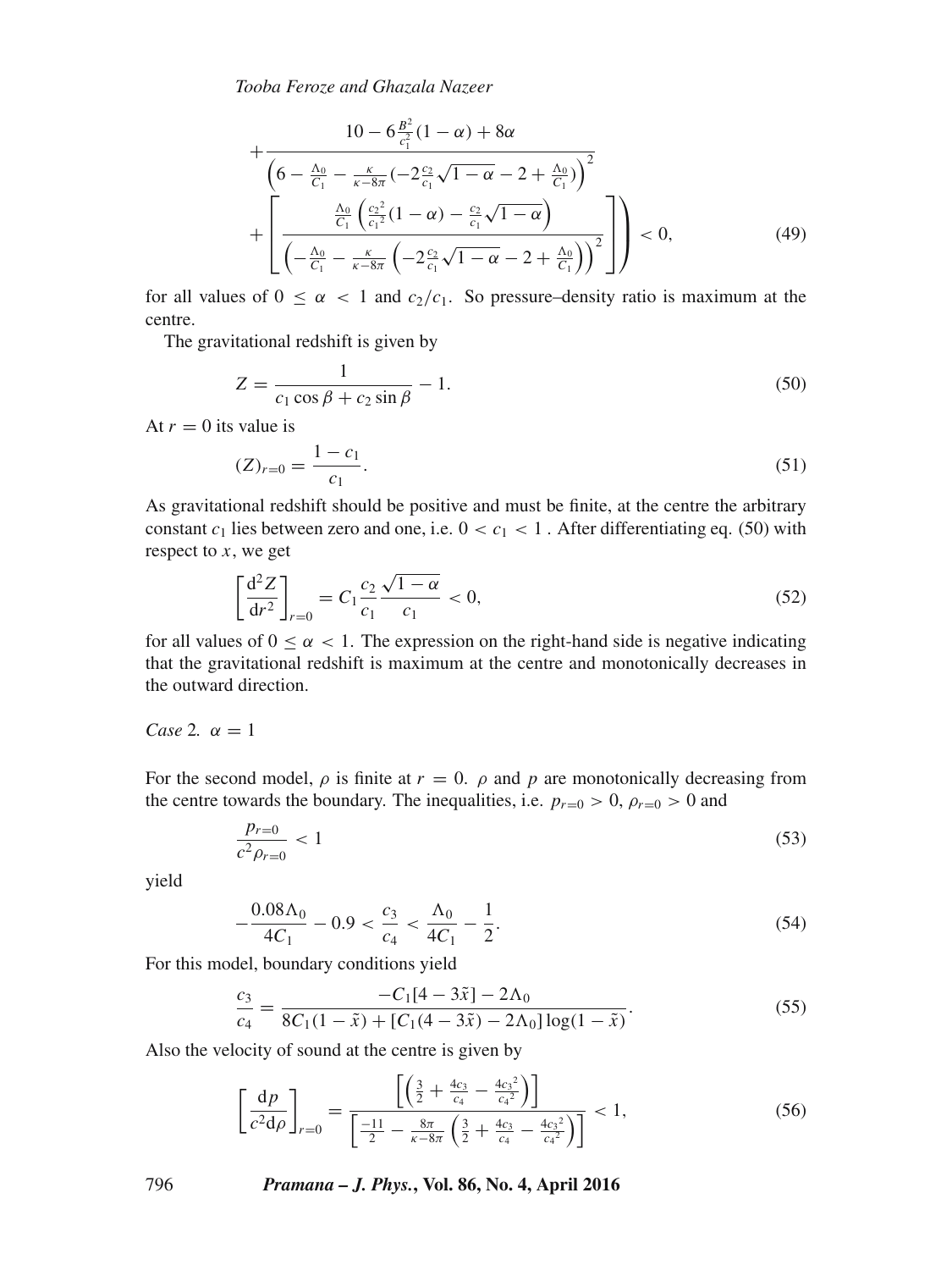for  $\alpha = 1$  and for all values of  $c_3/c_4$ .

$$
\left[\frac{d}{dx}\left(\frac{p}{c^2\rho}\right)\right]_{x=0} = 2C_1 \frac{\left(\frac{2c_3}{c_4} - \frac{24c_3^2}{c_4^2} - 2\right)}{6 - \frac{\Delta_0}{C_1} - \frac{8\pi}{\kappa - 8\pi} \left[-\frac{4c_3}{c_4} - 2 + \frac{\Delta_0}{C_1}\right]} + \frac{\left(\frac{4c_3^2\Delta_0}{C_1c_4^2} - \frac{4c_3\Delta_0}{C_1c_4} - \frac{25\Delta_0}{2C_1}\right)}{6 - \frac{\Delta_0}{C_1} - \frac{8\pi}{\kappa - 8\pi} \left[-\frac{4c_3}{c_4} - 2 + \frac{\Delta_0}{C_1}\right]} < 0,
$$
\n(57)

for all values of  $c_3/c_4$ . So pressure–density ratio is maximum at the centre. Gravitational redshift is given by

$$
Z = \frac{1}{c_3 \log(1 - x) + c_4} - 1\tag{58}
$$

and

$$
(Z)_{r=0} = \frac{1 - c_4}{c_4}.\tag{59}
$$

We have  $0 < c_4 < 1$  because gravitational redshift should be positive and must be finite at the centre. By differentiating eq.  $(58)$  with respect to x, we get

$$
\left[\frac{\mathrm{d}Z}{\mathrm{d}x}\right]_{r=0} = \frac{c_3}{c_4} \frac{C_1}{c_4} < 0. \tag{60}
$$

The expression on the right-hand side is negative indicating that the gravitational redshift is maximum at the centre and monotonically decreases in the outward direction.

## *Case* 3*.*  $\alpha > 1$

Here the conditions  $p_{r=0} > 0$ ,  $\rho_{r=0} > 0$  and the condition given by eq. (53) gives

$$
\frac{0.2\Lambda_0}{C_1\sqrt{\alpha - 1}} - \frac{4}{\sqrt{\alpha - 1}} < \frac{c_6}{c_5} < \frac{0.9\Lambda_0}{C_1\sqrt{\alpha - 1}} - \frac{6.7}{\sqrt{\alpha - 1}}.\tag{61}
$$

Boundary conditions imply

$$
\frac{c_6}{c_5} = \frac{\sinh(\sqrt{\alpha - 1}\log\sqrt{1 - \tilde{x}}) - F_2\cosh(\sqrt{\alpha - 1}\log\sqrt{1 - \tilde{x}})}{F_2\sinh(\sqrt{\alpha - 1}\log\sqrt{1 - \tilde{x}}) - \cosh(\sqrt{\alpha - 1}\log\sqrt{1 - \tilde{x}})},\tag{62}
$$

where

$$
F_2 = \frac{((2+\alpha)\tilde{x} - 4)}{4\sqrt{(\alpha - 1)}(1 - \tilde{x})} + \frac{\Lambda_0}{2C_1(1 - \tilde{x})\sqrt{\alpha - 1}}.
$$
\n(63)

 $(d\rho/dr)$  < 0 and  $(d\rho/dr)$  < 0 show that  $\rho$  and  $p$  are monotonically decreasing. Also the velocity of sound at the centre appears to be

*Pramana – J. Phys.***, Vol. 86, No. 4, April 2016** 797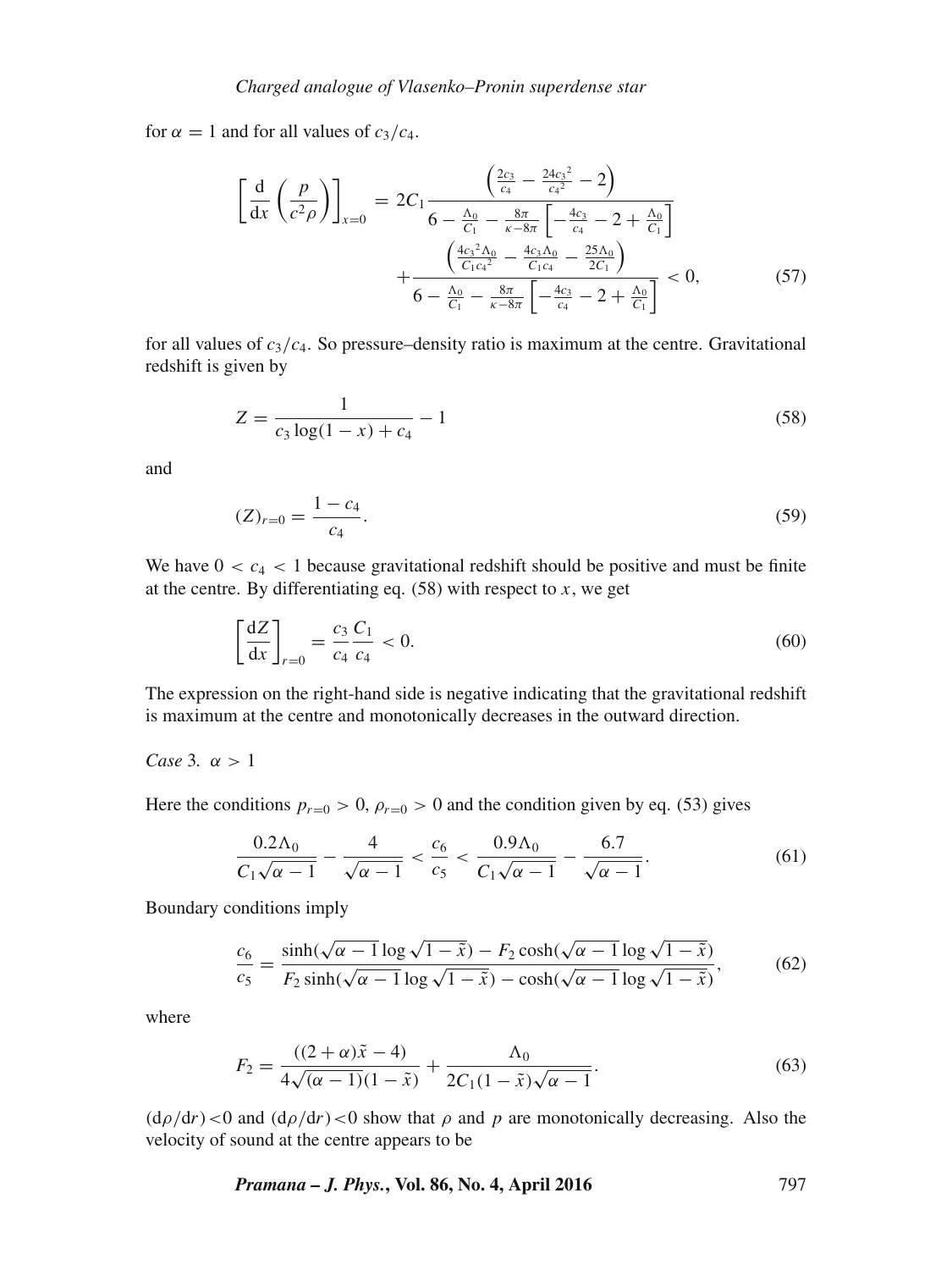*Tooba Feroze and Ghazala Nazeer*

$$
\left[\frac{dp}{c^2d\rho}\right]_{x=0} = \frac{\left[\frac{\kappa}{\kappa - 8\pi} \left(\frac{3\alpha}{2} + \frac{2c_6\sqrt{\alpha - 1}}{c_5} - (\alpha - 1)\frac{c_6^2}{c_5^2}\right)\right]}{\left[\frac{-\alpha}{2} - 5 - \frac{8\pi}{\kappa - 8\pi} \left(\frac{3\alpha}{2} + \frac{2c_6\sqrt{\alpha - 1}}{c_5} - (\alpha - 1)\frac{c_6^2}{c_5^2}\right)\right]},\tag{64}
$$

where sound satisfies the inequality

$$
0 < \left[\frac{\mathrm{d}p}{c^2 \mathrm{d}\rho}\right]_{r=0} < 1,
$$

for all values of  $\alpha > 1$  and  $c_6/c_5$ .

$$
\begin{aligned}\n&\left[\frac{\mathrm{d}}{\mathrm{d}x}\left(\frac{p}{c^2\rho}\right)\right]_{x=0} \\
&= 2C_1 \frac{\kappa}{\kappa - 8\pi} \left[8\alpha - 10 + \frac{\sqrt{\alpha - 1}\frac{c_6}{c_5}(2 - \alpha) - 6\frac{c_6^2}{c_5^2}(1 - \alpha)}{\left(6 - \frac{\Lambda_0}{C_1} - \frac{\kappa}{\kappa - 8\pi}(-2\frac{c_5}{c_6}\sqrt{\alpha - 1} - 2 + \frac{\Lambda_0}{C_1})\right)^2}\right] \\
&+ 2C_1 \frac{\kappa}{\kappa - 8\pi} \left[\frac{\frac{\Lambda_0}{c_1}\left(\frac{c_6^2}{c_5^2}(1 - \alpha) - \frac{c_6}{c_5}\sqrt{\alpha - 1}\right)}{\left(-\frac{\Lambda_0}{c_1} - \frac{\kappa}{\kappa - 8\pi}\left(-2\frac{c_6}{c_5}\sqrt{\alpha - 1} - 2 + \frac{\Lambda_0}{C_1})\right)^2}\right].\n\end{aligned} \tag{65}
$$

The expression on the right-hand side is negative for all values of  $\alpha > 1$  and  $c_6/c_5$ . Here pressure–density ratio is maximum at the centre. Gravitational redshift is given by

$$
Z = \frac{1}{c_5 \cosh \beta + c_6 \sinh \beta} - 1
$$
\n(66)

and

$$
(Z)_{x=0} = \frac{1 - c_5}{c_5}.
$$
\n(67)

We have  $0 < c<sub>5</sub> < 1$  because gravitational redshift should be positive and finite at the centre. While differentiating eq.  $(66)$  with respect to x, we get

$$
\left[\frac{\mathrm{d}Z}{\mathrm{d}x}\right]_{x=0} = C_1 \frac{c_6}{c_5} \frac{\sqrt{1-\alpha}}{c_5} < 0,\tag{68}
$$

for all values of  $\alpha > 1$ . The expression on the right-hand side is negative indicating that the gravitational redshift is maximum at the centre and monotonically decreases in the outward direction.

The expression for mass is written as follows:

$$
m(a) = \frac{a\tilde{x}}{2} \left[ 2 - \tilde{x} + \frac{\alpha \tilde{x}}{2} \right],
$$
\n(69)

for all values of  $\alpha$  such that  $e^{-\lambda} = 1 - 2M/a + e^2/a^2$ , where  $M = m(a)$  and  $Y^2_{(r=a)} =$  $1 - 2M/a + e^2/a^2$  gives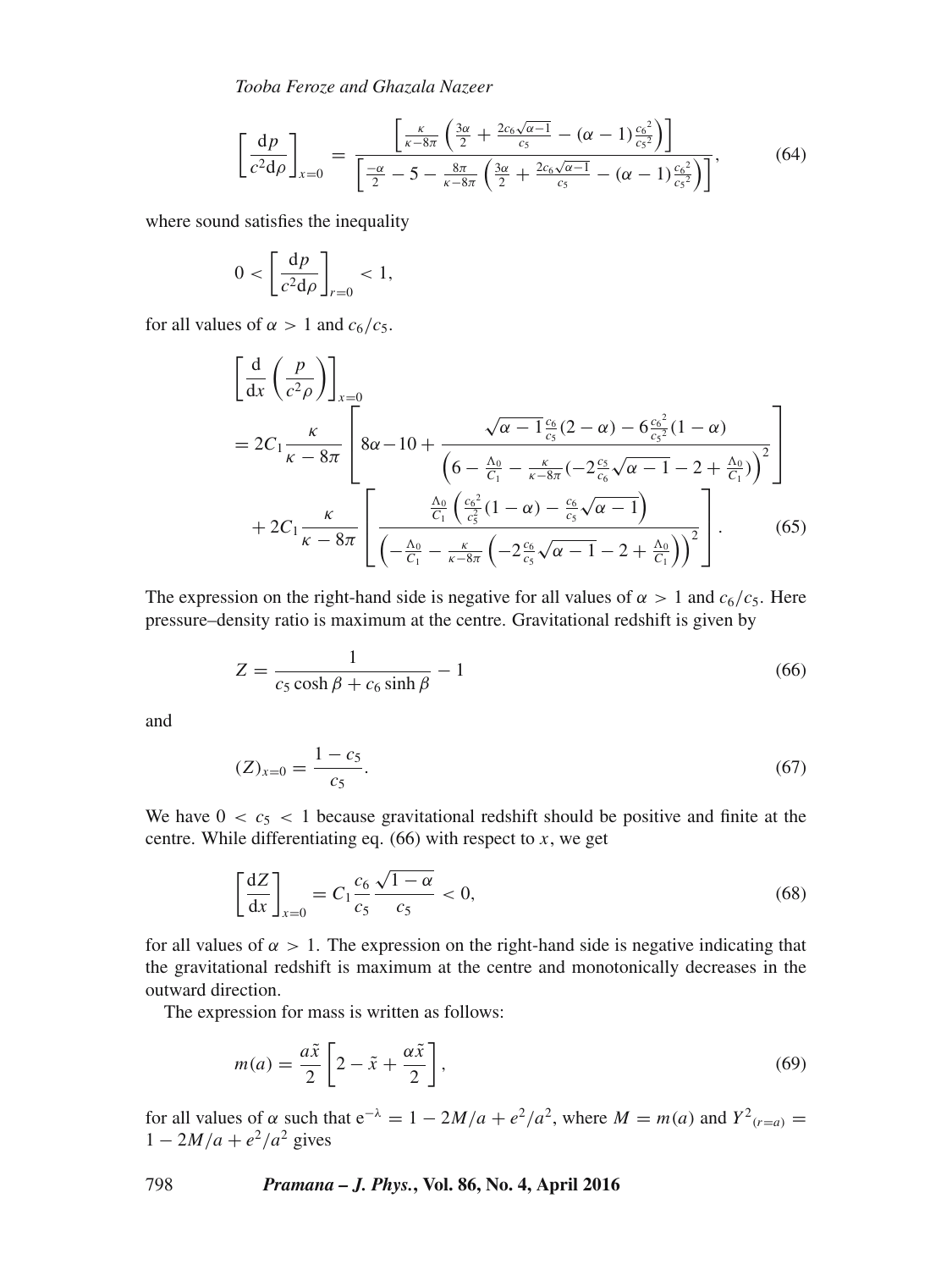$$
c_1 = \frac{(1-\tilde{x})}{\cos(\sqrt{1-\alpha}\log\sqrt{1-\tilde{x}}) + (c_2/c_1)\sin(\sqrt{1-\alpha}\log\sqrt{1-\tilde{x}})},\qquad(70)
$$

$$
c_3 = \frac{(1 - \tilde{x})}{1 + (c_3/c_4) \log(1 - \tilde{x})},\tag{71}
$$

$$
c_5 = \frac{(1-\tilde{x})}{\cosh(\sqrt{\alpha-1}\log\sqrt{1-\tilde{x}}) - (c_6/c_5)\sinh(\sqrt{\alpha-1}\log\sqrt{1-\tilde{x}})}. (72)
$$

#### **5. Conclusion**

We have discussed solutions of the Einstein–Maxwell field equations of the charged fluid spheres having static spherically symmetric metric. By considering some substitutions, new classes of solutions of the field equations are found. Density, pressure, density gradient, pressure gradient and some other pressure–density relations are calculated. Two specific values of the cosmological term,  $\Lambda$ , are chosen to get new solutions. The conditions for well-behaved and regular models are discussed in detail in §4. Properties of solutions and boundary conditions are checked for all the cases in detail.  $\Lambda$  is related to pressure, and therefore, contributes to the effective gravitational mass of the astrophysical system.

All the solutions presented by Maurya and Gupta in ref. [1] can be recovered as particular cases of the solutions obtained in our paper by taking  $\Lambda = 0$ . It is noted that the effect of  $\Lambda$  on pressure and density is that pressure increases and density decreases for increasing values of  $\Lambda$ . It is also noted that the cosmological term also has effects on the bounds/limits for the ratio of constants involved in the solutions.

#### **Acknowledgements**

Authors are grateful to the unknown referee for the valuable comments and suggestions.

#### **References**

- [1] S K Maurya and Y K Gupta, *Astrophys. Space Sci.* **333**, 149 (2011)
- [2] Yu N Vlasenko and P I Pronin, *Moscow Uni*v*. Phys. Bull.* **39**, 89 (1984)
- [3] A Einstein, Kosmologische Betrachtungen zur allgemeinen Relativittstheorie (Cosmological Considerations in the General Theory of Relativity) Koniglich Preuische Akademie der Wissenschaften, Sitzungsberichte (Berlin): 142152 (1917)
- [4] M Ozer and M O Taha, *Phys. Lett. B* **171**, 363 (1986)
- [5] M S Berman and M M Som, *Int. J. Theor. Phys.* **29**, 1411 (1990)
- [6] W Chen and Y-S Wu, *Phys. Re*v*. D* **41**, 695 (1990)
- [7] A-M M Abdel-Rahman, *Gen. Relati*v*. Gravit.* **22**, 655 (1990)
- [8] M S Berman, M M Som and F M Gomide, *Gen. Relati*v*. Gra*v*it.* **21**, 287 (1989)
- [9] M S Berman, *Int. J. Theor. Phys.* **29**, 567 (1990)
- [10] A Beesham, *Phys. Re*v*. D* **48**, 3539 (1993)